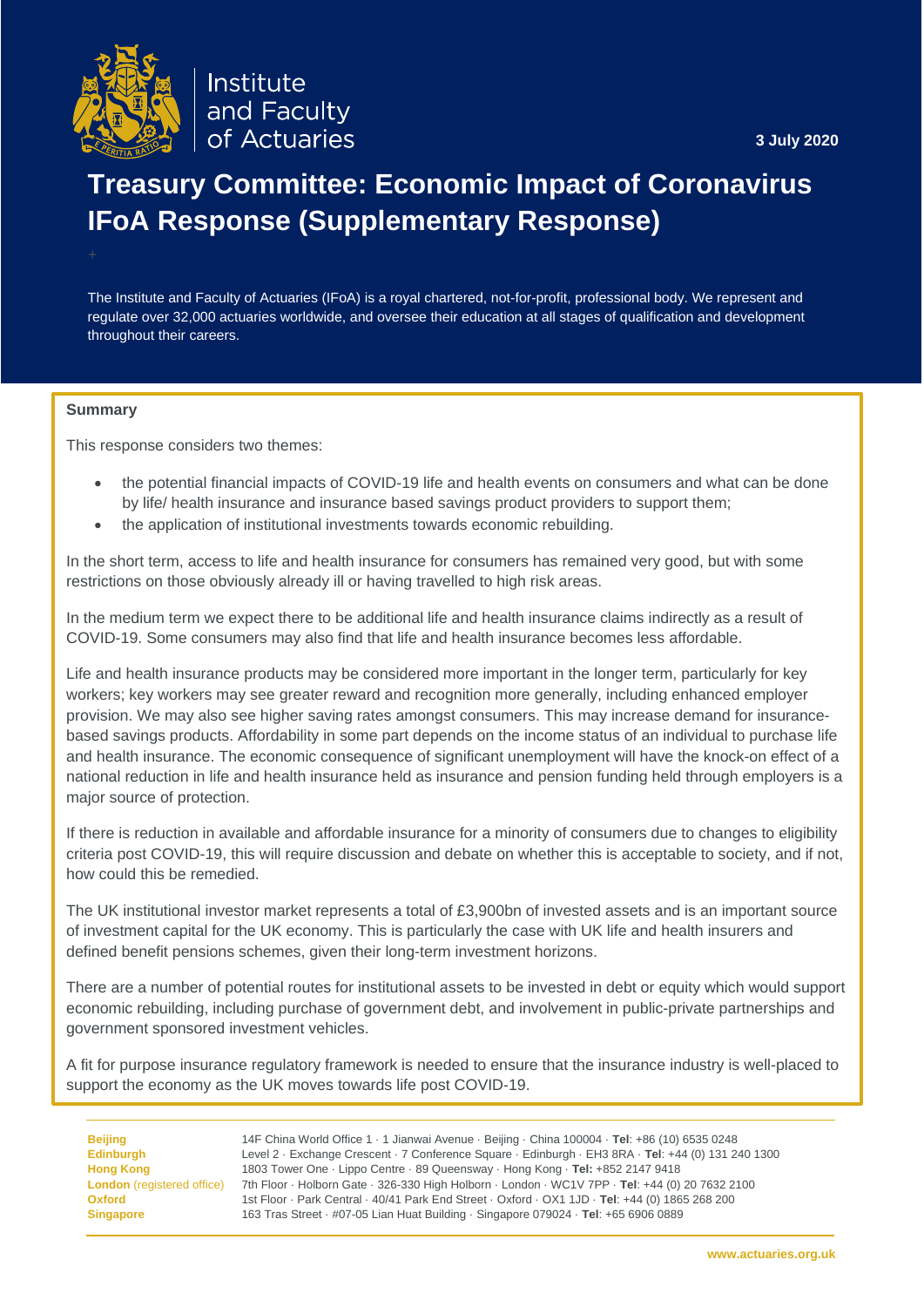- 1. The Institute and Faculty of Actuaries (IFoA) welcomes the opportunity to submit a supplementary response to the Treasury Committee's inquiry into the Economic Impact of Coronavirus (COVID-19). The IFoA submitted a first response to the inquiry on 27 May 2020, and in that submission we focussed on questions relating to the economy, public finances and monetary policy.
- 2. In this supplementary response, we look at the following high-level themes:
	- (A) the potential direct and indirect impacts of COVID-19 on consumers and what can be done by UK providers of life and health insurance, and long-term savings products;
	- (B) the application of institutional investments from life and health insurers and pension funds towards economic rebuilding.
- 3. The IFoA, as a professional body, can provide valuable insights into these developments as its members working the technical areas of product design, pricing, as well as the overall financial management of life and health insurers and pension funds. The view from the IFoA is however aimed at the public interest, not the commercial interests of financial institutions. This public interest is served by enhancing access by consumers to fair products to assist them manage the risk of financial outcomes of life and health events. It is also served by ensuring a healthy and robust life and health insurance market, particularly avoiding institutional failure, systemic risk and procyclical investment behaviour.
- 4. The life/ health insurance and pensions sectors are extremely large and critical pillars of effective economic activity. The themes we cover in this submission consider how these parts of the financial service sectors could support consumers and the economy generally. They should therefore provide additional insight to the Committee's questions on the support business and financial services could require.
- **5.** We also note that general insurance and in particular, Business Interruption (BI) insurance, is the subject of much debate currently in respect of insurance coverage and liability (to COVID-19). At the time of writing, the Financial Conduct Authority has lodged a test case before the High Court in London in relation to BI insurance policies, with the aim of providing legal clarity on whether BI insurance cover includes disruption relating to COVID-19. Depending on the outcome of this case, it could have a material impact on insurers with exposure to BI business. We would also be happy to provide our perspective on any outcome of this test case, in due course. In the light of this, this note does not cover general insurance issues.

## *Theme (A): Potential direct and indirect impacts of COVID-19 on consumers*

- 6. We consider the potential direct and indirect impacts of COVID-19 on consumers, and what can be done by UK providers of life and health insurance and long-term savings products. In this context consumers means both individual retail purchasers and organisations such as employers and associations who organise group cover. Providers could support consumers in relation to:
	- short term (current):
		- accessing insurance;
		- dealing with the direct financial impacts;
		- dealing with the direct health impacts;
	- medium term (later in 2020):
		- managing the indirect health fallout;
		- managing the economic fallout;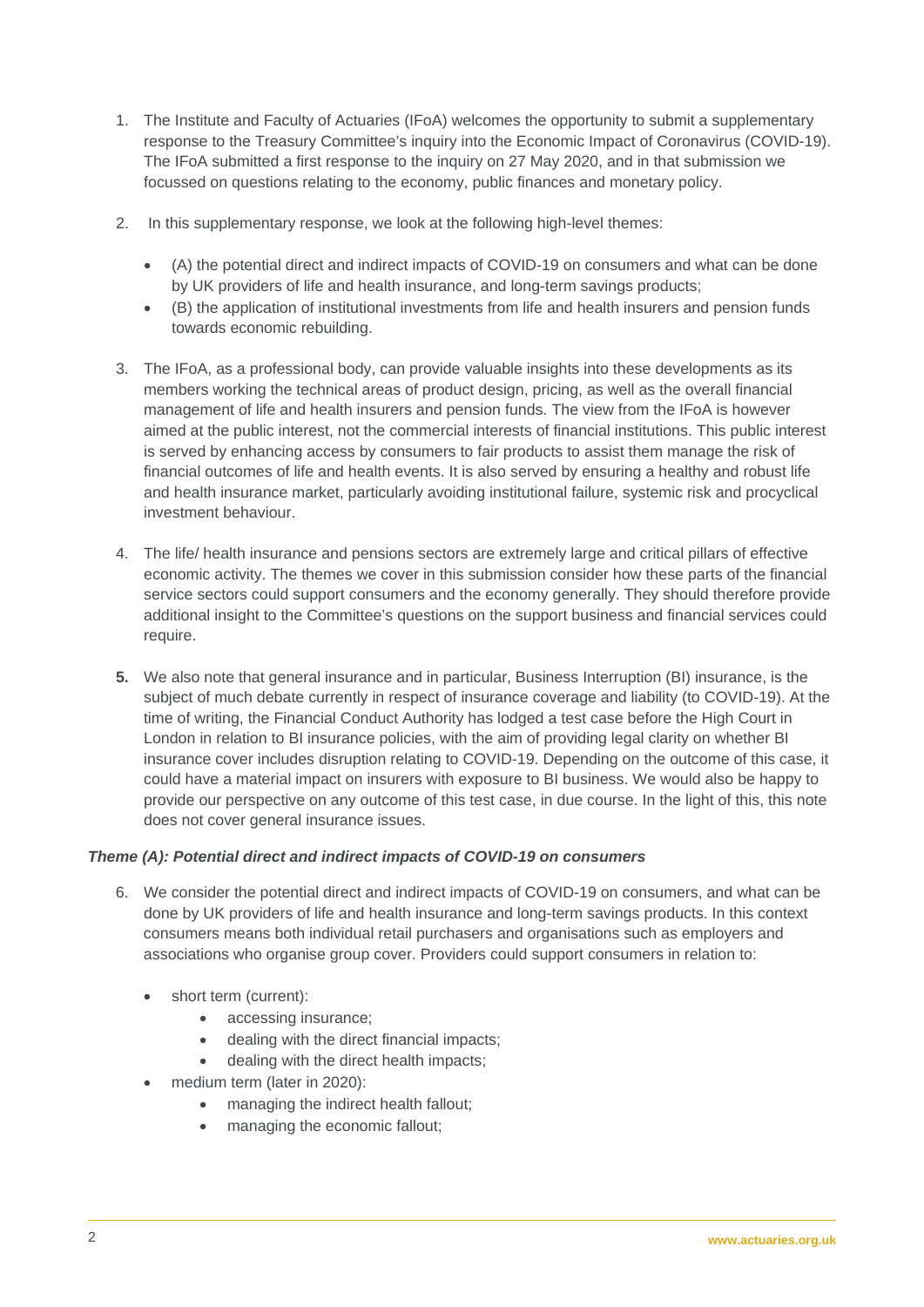- longer term  $(2021+)$ :
	- demand for insurance:
	- saving for the long term:
	- changes in underlying risk.
- 7. We consider each of these strands below in relation to individual and group insurance and savings products. We do not provide an exhaustive coverage of all products available in the market.

# *Short term: accessing insurance*

- 8. In the lead up to social distancing measures being implemented in the UK, we saw an increased interest from consumers in life/ health insurance protection products such as term assurance and income protection, in part because of increased mortality salience resulting from coverage of the pandemic. Access has been limited to a small extent in some cases due to changes in underwriting and product distribution practices.
- 9. There have been changes made to underwriting to better reflect the risk of COVID-19 complications, with the addition of new questions by many providers. As understanding of COVID-19 has developed there has also be better recognition of the pre-existing health or genetic factors which are better predictors of COVID-19 complications in younger lives, as well as the impact of COVID-19 materially increasing with age. This may result in some providers amending their underwriting process to apply premium loadings to those customers that exhibit these risk factors, or restrict cover to certain ages. This may make the cost of insurance prohibitive to certain groups of customers. In the extreme, such customers may now be deferred or declined insurance cover, when otherwise they would have been accepted, although at higher rates.
- 10. Anecdotally, we saw an initial increase in protection sales, which may have been due to parties trying to get business through their pipeline. As the lockdown measures continued we saw a decline in activity as some advisers were unable to see customers face to face, and several firms have furloughed some of their employed advisers. We are now also likely to see a reduction of new mortgage related sales, due to the drop-off in house sales, since the lockdown effectively put the housing market on hold.
- 11. While insurance firms have taken steps to try and limit any reduction in access to insurance, for example through developing innovative new underwriting solutions, it is likely that some of the most vulnerable groups of customers have felt the impact most. This may be due to the solutions often involving new technology solutions that such customers do not necessarily have access to or simply cannot use. Firms should consider what more they can do to support these customers in continuing to access insurance.
- 12. Many financial services providers have had to change their working practices in response to the social distancing measures. For example, many customer services teams have had to move to a remote working practice for the first time while also managing higher than normal absences. This may have made it difficult to monitor and manage customer service quality, including claims settlement.

## *Short term: dealing with the direct financial impacts*

13. For consumers who have contracted COVID-19, it is thought that many cases are asymptomatic. Of those that show symptoms, the majority will have only mild symptoms. However, some will suffer complications requiring hospital treatment, and some may also lose their life. Those that survive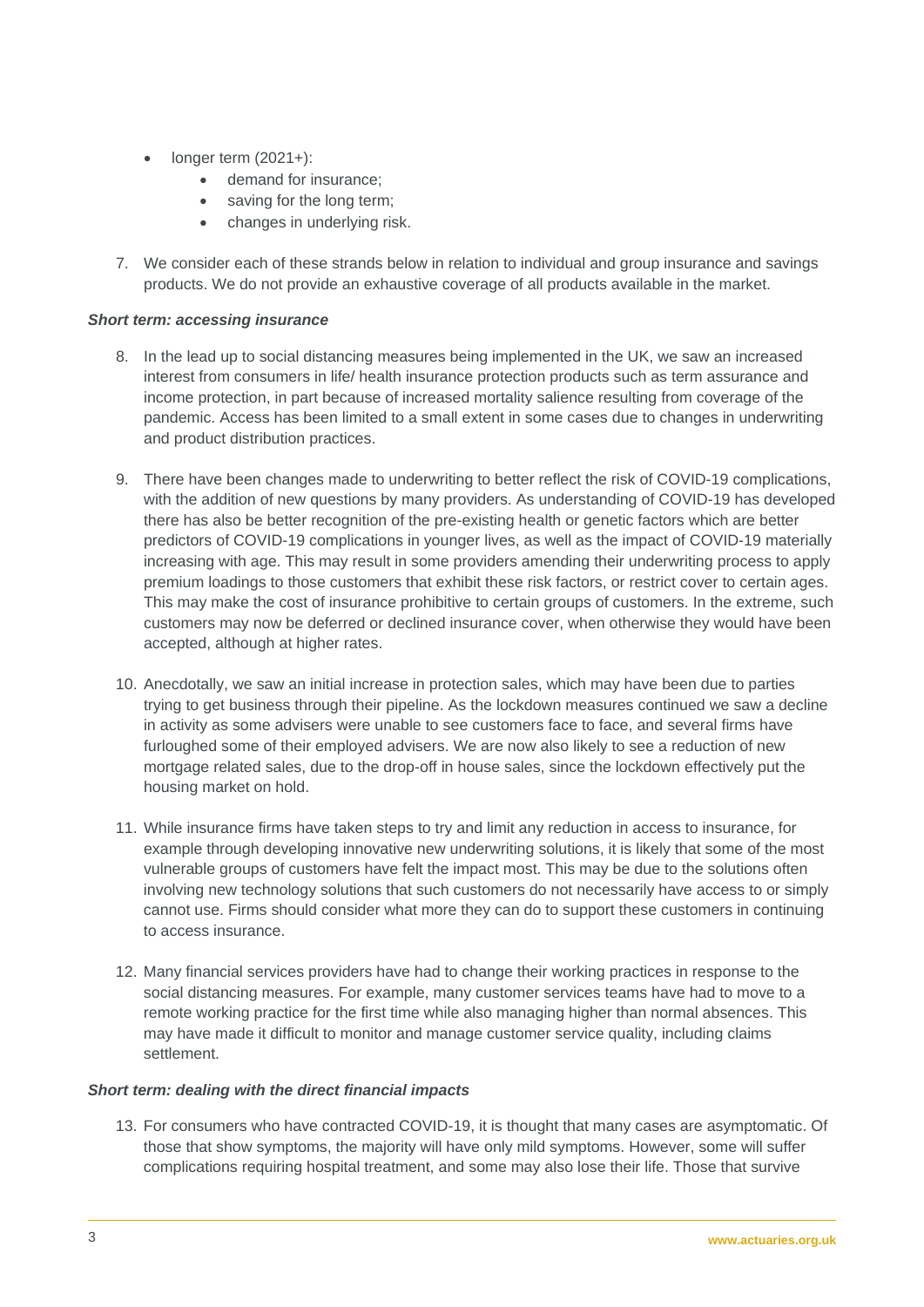following serious complications could be off work for several weeks, leading to a significant loss of earnings, and in the worst cases, it may take many months until the individual is back to their preillness level of health. There is also emerging evidence of the length of time required for recuperation from more severe COVID-19 illness.

- 14. The financial impact resulting from serious complications or death should be partially or completely offset by life/ health insurance, particularly short deferred period income protection and life cover. Some customers may also use savings to help cover any costs. In this respect, providers will need to ensure customers can claim or access their funds as quickly as possible considering the operational challenges such as increased staff absence they may also be facing. Life insurance policies do not include exclusions due to pandemic or coronavirus specific conditions.
- 15. A report published in June 2020 by Public Health England on disparities in the risk and outcomes of COVID-19[1](#page-0-0) put the cumulative number of COVID-19 deaths between 20 March and 7 May 2020 at 35,400. The report stated that over 80% of COVID-19 related excess deaths were from those aged over 75. However, the provision of life and health insurance products is primarily to individuals and employers of staff of working age; i.e. under 65s. This means that many of those who died due to COVID-19 may not have had such insurance.

## *Short term: dealing with the direct health impacts*

- 16. Whilst life and health insurance products are often aimed at providing a financial safety net to customers, some of their services may also be used by customers to access health care and treat symptoms of COVID-19. We also understand that there has been more engagement in virtual GP services as customers want to avoid face to face contact with their doctors.
- 17. Private health insurers may have been unable to provide access to private hospital care in the same way they normally would due to an agreement between Government and the UK private healthcare sector to provide more capacity to the NHS. In this sense, customers of some health insurance products many not have had as much value from them that they might have otherwise expected.

*Whilst these are direct health impacts, they have second-order economic impacts.* 

# *Medium term: managing the indirect health fallout*

- 18. Besides the direct claims from COVID-19, there will likely be indirect claims arising from the lockdown measures. These could include:
	- the effects of isolation in lockdown or increasing unemployment is expected to lead to a deterioration in existing or development of new mental health conditions;
	- many people have been staying away from GPs and Accident & Emergency services, while others have had elective surgeries or treatments deferred. This has meant many conditions have not been treated appropriately at the right time, leading to some conditions deteriorating making it more difficult to treat and recover in many cases;
	- insurers could play a role in encouraging customers to seek advice on new symptoms using virtual GP services. This may encourage some customers to seek the help they need now and limit the impact on health;
	- there may also be indirect health impacts due to a combination of lifestyle changes, such as changes in alcohol consumption, exercise habits and (improved) air quality.

<sup>1</sup>https://assets.publishing.service.gov.uk/government/uploads/system/uploads/attachment\_data/file/892085/ disparities\_review.pdf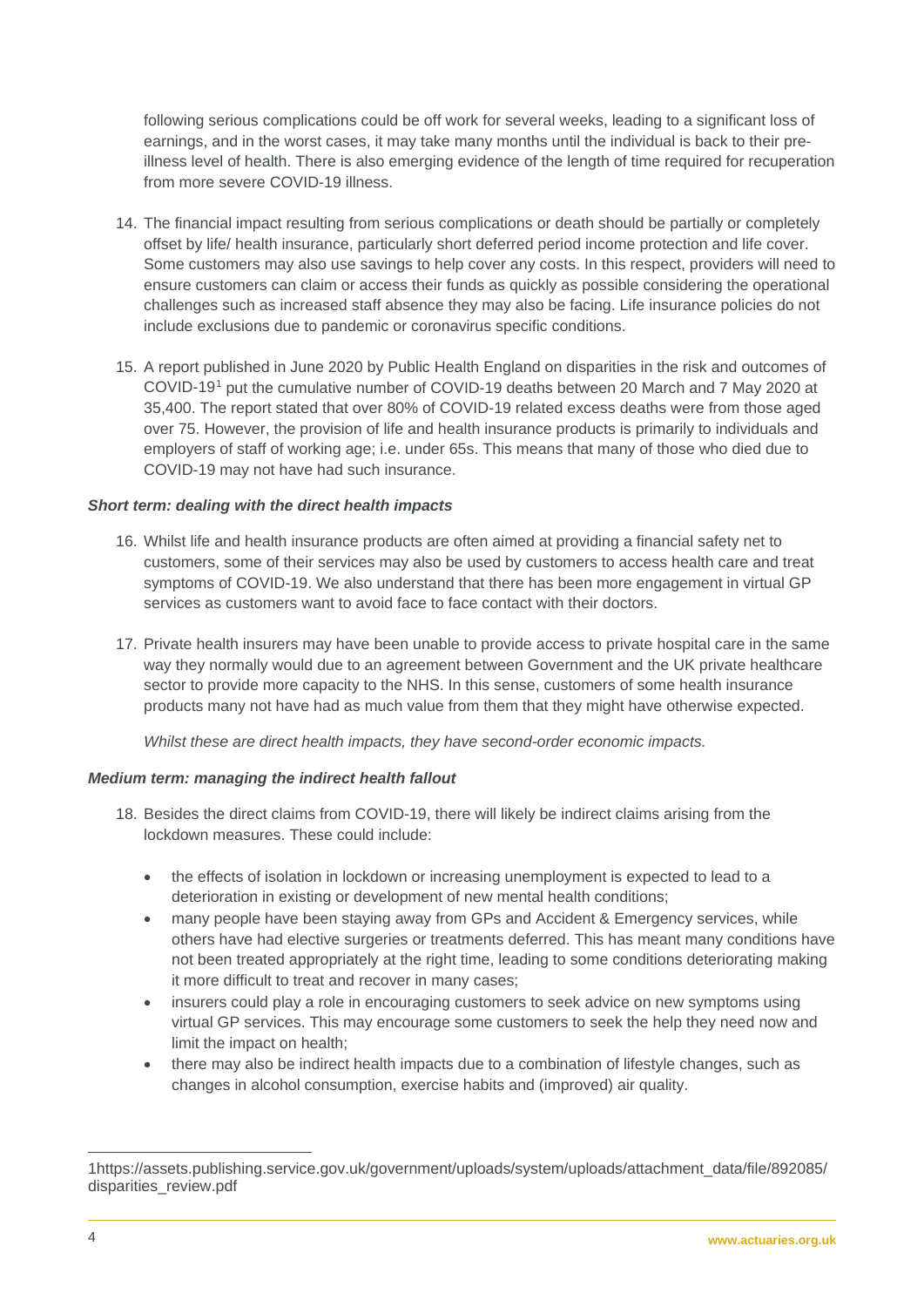*These health impacts will have second-order economic impacts.* 

## *Impact on insurance*

- 19. Consumers who are furloughed or lose their job may be forced to re-evaluate their spending; for some, they may be unable to continue paying premiums on their life and health insurance policies. This could lead to some policyholders lapsing their policy. However, health insurance is thought to be one of the last direct debits consumers will cancel, and this is particularly likely in the current situation.
- 20. Some insurance providers have also offered premium holidays so that customers can keep their cover in place and pay their premiums when their income recovers. We have noted an industry-wide approach to trying to add flexibility to premium holidays, not only in extending the period of the holiday, but also in ways to repay the premiums missed during the holiday. Instead of requiring all the premiums to be paid in one go, alternatives could be to spread the cost over the remaining term, or to reduce the level of cover for the remaining term. However, this may not help customers with more extreme drops in income for a more sustained period, and those who choose a proportionate reduction in cover may be under-insured and be impacted even more financially, should they need to make a claim during the period.

## *Impact on savings*

- 21. Another consequence of the economic fallout is that many consumers are expected to need to draw down on their savings, including accessing tax efficient vehicles like ISAs, LISAs and pensions. When withdrawing or switching funds, some older products may have exit charges or penalties which may compound the financial impact on those customers. Whilst there has been much focus on exit charges on historical products, providers should consider if there are any other charges that could be removed for customers wanting to access their funds.
- 22. Some customers may choose or have no choice but to liquidate investments at a time when asset values are depressed, crystallising losses. For those able to wait, asset values may recover somewhat in the short or medium term. However, income from savings and investments are likely to be suppressed for some time where interest rates are reduced and dividends are cut by companies, compounding the financial impact for some customers.
- 23. Insurance-based *savings* policies fall into two categories:
	- Unit Linked policies where the policyholder decides on the investment allocation and often has great flexibility on the timing of withdrawing money from the policy. Some policyholders may choose to do so when asset prices are depressed, but this is the flexibility that they have with these policies;
	- With profits policies where the investment returns for policies are smoothed over time and where there are restrictions of withdrawing funds from a policy. These designs are specifically aimed at protecting policyholders investments in troubled economic times.

#### *Longer term: demand for insurance*

- 24. It is likely that consumers will currently have a heightened awareness of their own health and wellbeing for a sustained period. As a result, more consumers may see the need for certain protection products, which may lead to an increase in demand for life and health insurance.
- 25. The pandemic has also highlighted the critical role that key workers like doctors, nurses, carers, delivery staff and food producers play in our functioning economy, with a change in the way they are perceived. Governments in Scotland and England and Wales introduced life assurance benefits for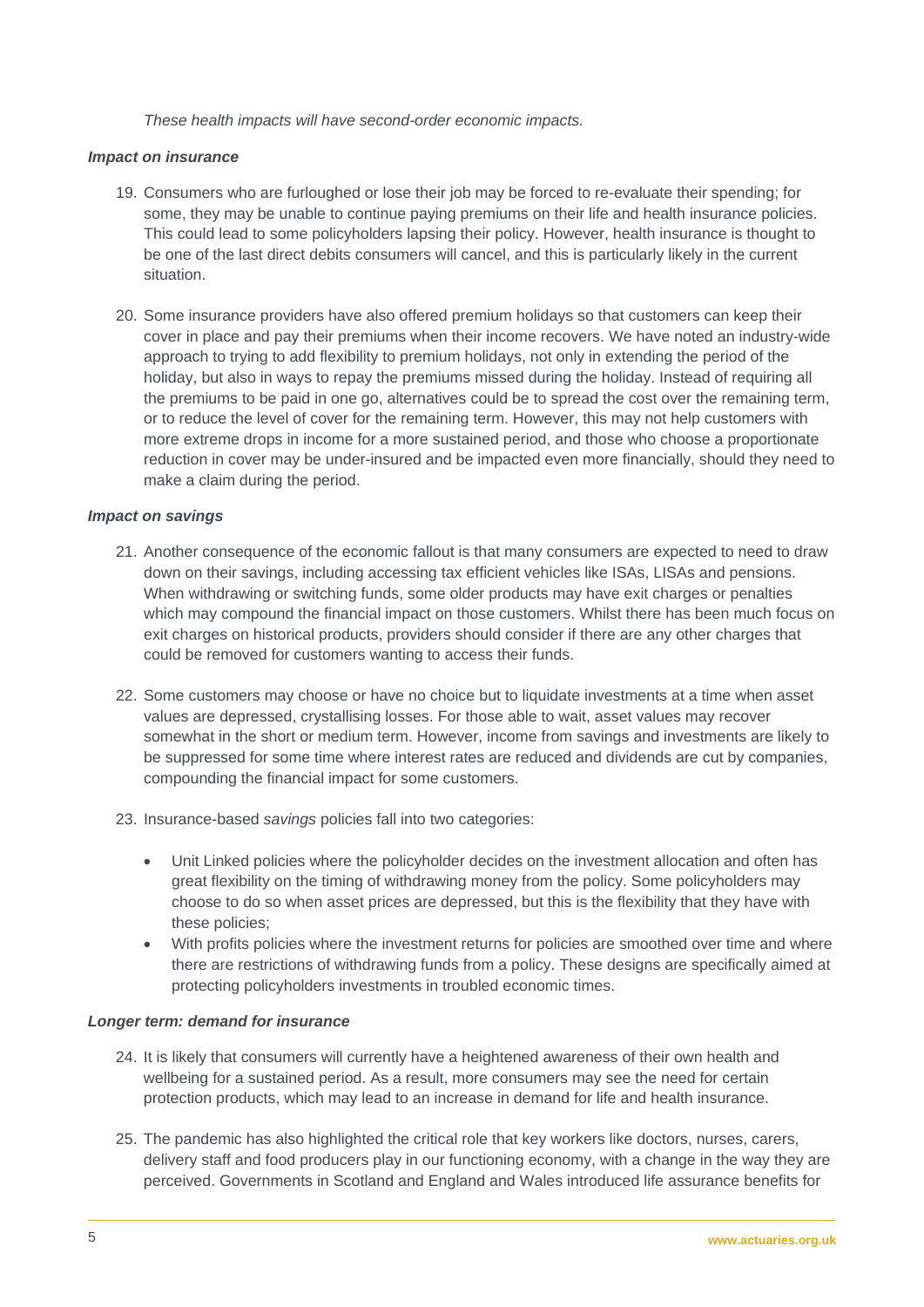those front-line workers who lose their life in response to the pandemic. Many employers introduced additional pay or bonus for those working during the lockdown and there are calls for pay rises for many key workers. We may see greater reward and recognition for this group more generally.

- 26. While many key workers are currently direct or indirect customers of the insurance industry, there are a significant number who are not. This may change - through greater government provision, pressure on employers to provide benefits or increased demand for individual products from these key workers. Life and health insurance providers should consider what new products could be created for these customers, if it is clear that there is an unmet need, or what changes to underwriting may be required to better serve this market.
- 27. However, care will be needed to ensure, as the insurance market evolves (in terms of products or markets served), that products meet specific consumer needs, and that widespread product misselling does not arise. Thought will also need to be given on whether such products can be sold on a sustainable financial basis, given the likely high claim cost in future periods of high unemployment.
- 28. As noted above, there has already been a shift by insurance providers to do more digitally in response to the lockdown measures, for example introducing new medical consultations for underwriting. While we can expect much of this digitisation to remain or expand further when the measures are lifted, it may exclude more customers, particularly more vulnerable customers or those in lower socioeconomic groups who are left behind in the digital revolution. Providers will need to consider how they can continue to serve these customers.
- 29. Medical studies of COVID-19 have also pointed to patients with underlying health conditions, at older ages or in certain ethnic backgrounds of being at higher risk of developing complications or fatality. If COVID-19 becomes a virus that we cannot eradicate in the near term and that we must live with, those customers in higher risk groups are likely to seek more protection and insurers will need to develop a better understanding of the disease and the risk it poses to customers. Whilst insurance firms are not able to discriminate on several factors, such as ethnicity and gender, there may be a change in underwriting or pricing terms for those with certain underlying conditions like diabetes. Firms will need to consider how any changes could further reduce access to insurance for certain groups of customers, especially if more customers are deemed to be too high risk to insure.
- 30. A further approach to address any underwriting 'barrier' could be for more employers to take out group protection insurance (e.g. death in service and income protection) policies on behalf of their staff (and their dependants). Group protection coverage does not typically require lives to be individually underwritten; and the pooling of risks would help higher risk individuals access life and health insurance at a lower cost.
- 31. The various support mechanisms introduced by HM Treasury such as the state-funded furlough scheme, small business grants and other support for the economy are expected to lead to a significant increase in national debt, in excess of levels which might have been considered normal pre-crisis. Some increase in indebtedness will likely persist for some time, and there is an expectation that some of this may have to be funded through tax increases. Whilst measures have been introduced to try and protect as many jobs as possible, there will no doubt be some jobs that cannot be protected, and there may be a long-term impact on unemployment. Both an increase in taxes or rise in unemployment will mean many consumers will have less money left over each month to pay for financial services products like protection, leading to a reduction in demand for such products.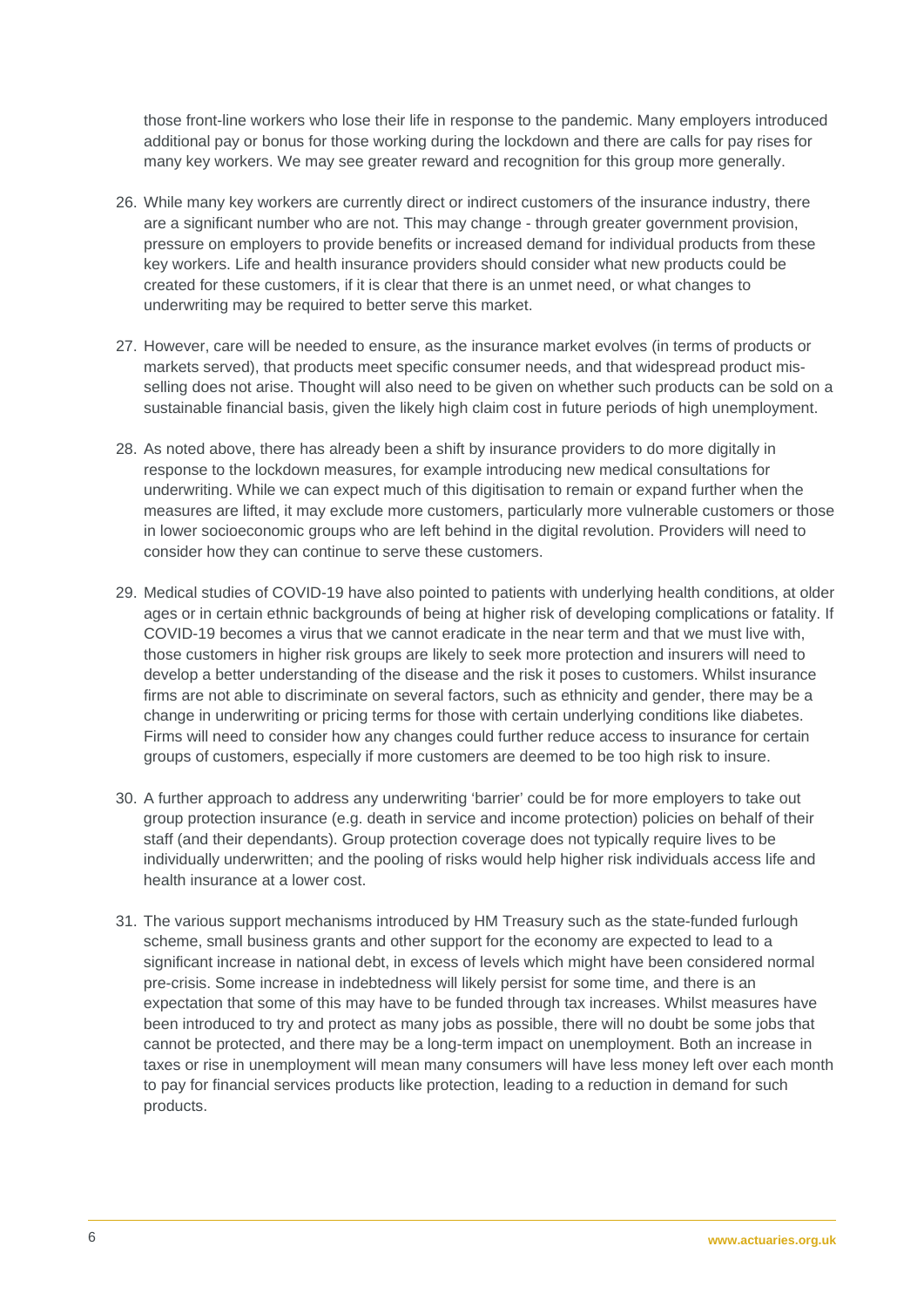## *Longer term: savings*

- 32. Following the pandemic, it is expected that many customers will become more cautious in their outlook. They may seek to reduce their debt and build up more savings, and when it comes to investing they may prefer to hold more in cash, invest in more cautious portfolios, buy guaranteed products like annuities or purchase inflation protection. Some customers may also wish to make more money accessible quickly, in case of future financial emergencies, and prefer products that allow more flexibility like ISAs, rather than longer term savings vehicles like pensions. We may also see a higher opt out rate of pensions auto-enrolment.
- 33. Providers should consider developing new tools or products to help more customers save and that is aligned with a more cautious, flexible approach to investment.
- 34. A consequence of higher savings in the long term is that customers could build up a larger financial buffer, and they may see less need for protection products that provide short term protection from financial shocks.

## *Theme (B): Application of institutional investments from life and health insurers and pensions funds towards economic rebuilding; connecting the vast debt funding needs of a recovering economy to the appetite of insurers to debt and other long term investment opportunities*

- 35. Under this theme, we set out/ consider the following:
	- an overview of the institutional investment market, with a focus on life and health insurer and pensions investment;
	- potential investment channels in debt, to support rebuilding the economy;
	- key investment considerations.

#### *Institutional market overview*

36. The UK institutional investor market represents a total of £3,900bn<sup>[2](#page-6-0)</sup> of invested assets and is an important source of investment capital for the UK economy. Different investors within the institutional sector have different requirements and it is worthwhile to consider sub-sectors which share similar characteristics.

#### *Overview: life insurance*

- [3](#page-6-1)7. The UK life and health insurance industry consists of ca.  $£1,730bn<sup>3</sup>$  of assets backing long-term savings, protection and retirement products. Of this, ca. £1,090bn is held in unit-linked or indexlinked savings products where firms have limited discretion over directing investments.
- 38. UK net life premiums were £170bn<sup>[4](#page-6-2)</sup> in 2018. Life insurers are generally interested in long-dated investments which match the nature of their long-term liabilities, which can be up to 40-50 years in some cases. They typically seek to match these liabilities with high-quality corporate bonds or mortgages.

<span id="page-6-0"></span><sup>2</sup> For the purpose of this response, we focus primarily on UK insurance companies and private sector pension funds – other institutions such as foreign sovereign wealth funds, endowment funds etc are not considered.

<span id="page-6-1"></span><sup>3</sup> [https://www.eiopa.europa.eu/tools-and-data/insurance-statistics\\_en#Ownfunds](https://www.eiopa.europa.eu/tools-and-data/insurance-statistics_en#Ownfunds) Asset Exposures data. EUR/GBP FX Rates as at 31/12/2019

<span id="page-6-2"></span><sup>4</sup> ABI Long-term insurance overview statistics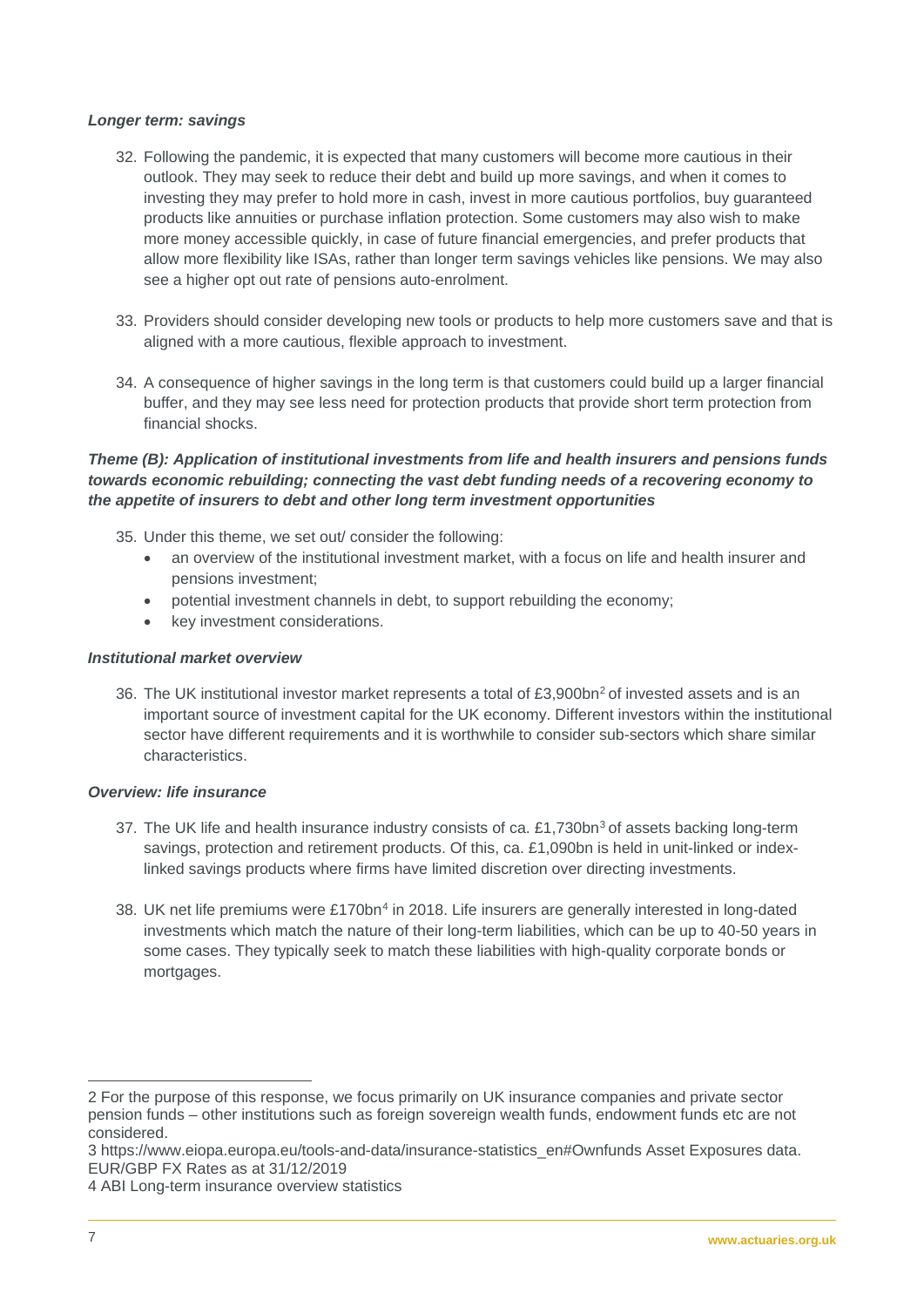## *Overview: non-life (general) insurance*

39. For completeness, UK non-life insurance represents £330bn of invested assets. In comparison to life insurance, non-life liabilities have shorter maturities - typically 1-3 years, however they have sizeable investment allocations to shorter dated fixed income investments.

# *Overview: defined benefit pensions*

- 40. Defined benefit pension schemes represent £1,770bn<sup>[5](#page-7-0)</sup> of assets. Defined benefit pension schemes have long-dated liabilities, and typically invest in a mix of long-dated corporate and government bonds as well as equity and other growth assets.
- 41. It is worth noting that most schemes are closed to new members and many are also closed to new accrual, so scope for capital growth is limited. However the majority of schemes are in deficit, and sponsoring employers continue to make deficit reduction contributions. The Pension Protection Fund estimate current buy-out deficit at £497bn, which gives an upper limit indication of new capital that could be deployed over the next 10 years.
- 42. The Pensions Regulator has increasingly applied pressure on scheme trustees to increase investment in government debt and high quality, low yield bonds. This recues the extent to which pension scheme assets might be available to support more speculative long-term investment.
- 43. Funded public service pension schemes such as the Local Government Pension Schemes are very large holders of assets which can be invested productively for the long term.
- 44. The Pension Protection Fund itself also holds a pool of assets which could be invested far more productively than it currently is.

## *Overview: defined contribution pensions*

- 45. Following the introduction of auto-enrolment legislation in the Pensions Act 2008, the number of people saving for retirement through defined contribution schemes has increased sharply in recent years: total UK defined contribution assets are £71bn<sup>6</sup>. Assets will continue to accumulate as employees and employers make further contributions: £10.4[7](#page-7-2)bn of additional contributions were made in 2019.
- 46. The investment allocation of defined contribution pensions is decided by members, although the governing trustee boards determine the fund range on offer. In practice, 95%<sup>[8](#page-7-3)</sup> of members are invested in a default investment strategy which is determined by the trustees: most often the default strategy involves a gradual shift in investments from growth assets (like equities) to capital preservation assets (like cash and bonds), as members approach retirement. With the introduction of new drawdown products, members might retain some equity holdings well into retirement. But on balance we expect the proportionate allocation to debt assets within defined contribution pensions to increase as the initial population of members ages and approaches retirement. This will stabilise as the auto-enrolment population reaches a steady state.

<span id="page-7-0"></span><sup>5</sup> PPF 7800 Index as at 30 May 2020.

<span id="page-7-1"></span><sup>6</sup> Pensions Regulator Scheme return data 2019

<span id="page-7-2"></span><sup>7</sup> [https://www.thepensionsregulator.gov.uk/en/document-library/research-and-analysis/dc-trust-scheme](https://www.thepensionsregulator.gov.uk/en/document-library/research-and-analysis/dc-trust-scheme-return-data-2019-2020#c105f465ce10435faaa359d561213e82)[return-data-2019-2020#c105f465ce10435faaa359d561213e82](https://www.thepensionsregulator.gov.uk/en/document-library/research-and-analysis/dc-trust-scheme-return-data-2019-2020#c105f465ce10435faaa359d561213e82)

<span id="page-7-3"></span><sup>8</sup> Table 2.13 [https://www.thepensionsregulator.gov.uk/en/document-library/research-and-analysis/dc-trust](https://www.thepensionsregulator.gov.uk/en/document-library/research-and-analysis/dc-trust-scheme-return-data-2019-2020#c105f465ce10435faaa359d561213e82)[scheme-return-data-2019-2020#c105f465ce10435faaa359d561213e82](https://www.thepensionsregulator.gov.uk/en/document-library/research-and-analysis/dc-trust-scheme-return-data-2019-2020#c105f465ce10435faaa359d561213e82)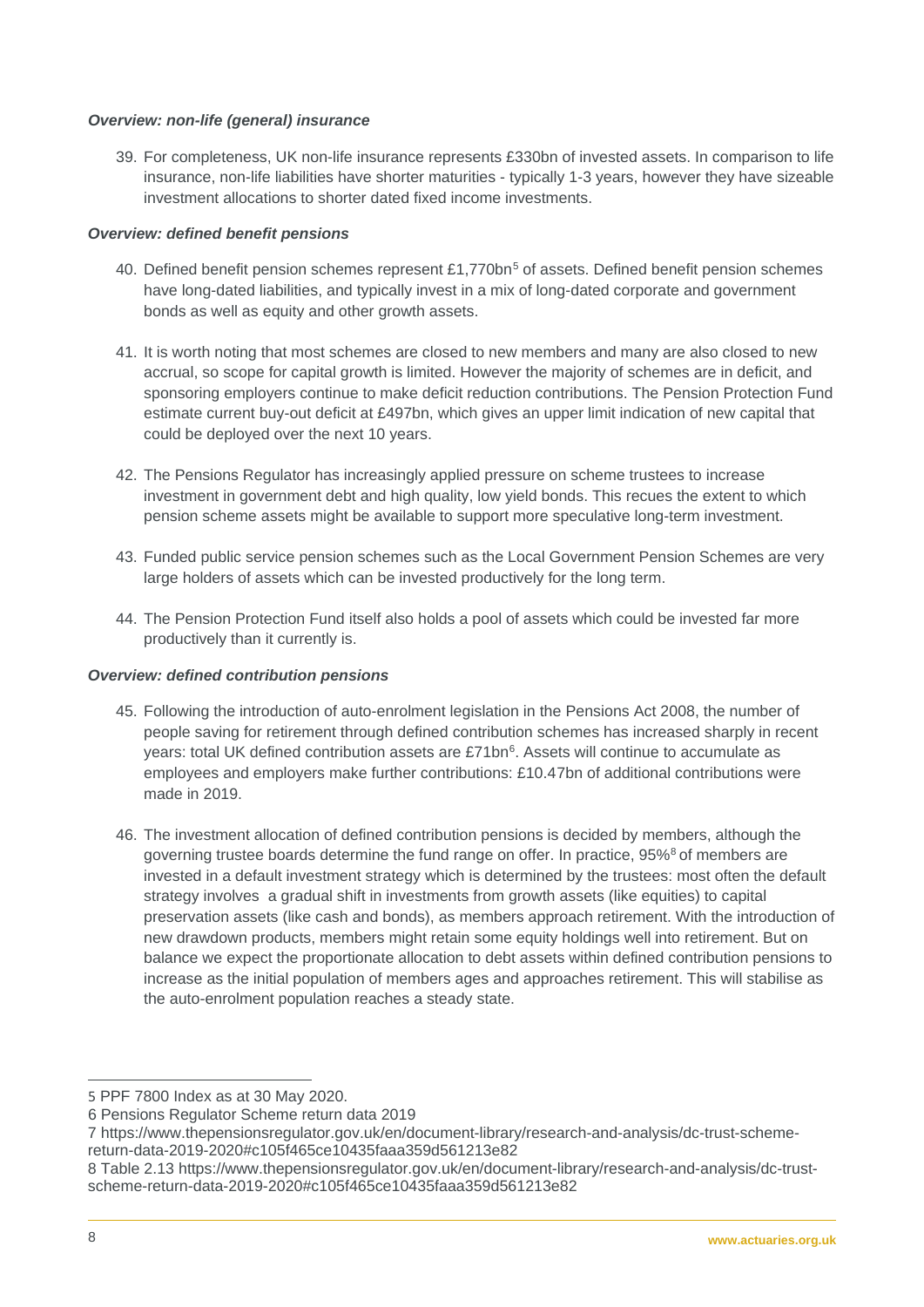47. The expected introduction of collective money purchase schemes by the Pensions Schemes Act will mean another pool of assets available for productive long term investment.

# *Potential investment channels*

48. There are a number of potential routes for institutional assets to be invested in debt or equity which would support economic rebuilding. Each route has certain benefits and drawbacks, and may be more or less important for the various institutions and individual firms, depending on risk appetites of individual firms.

# *Potential investment: purchase of new government debt*

- 49. The level of support required to support economic rebuilding is expected to be high, given the unprecedented impact of COVID-19 on the UK economy, and it is anticipated that some of the additional spending will be financed through issuing additional gilts.
- 50. UK institutional investors are material holders of gilts, with defined benefit pension schemes holding ca. £725bn<sup>[9](#page-8-0)</sup> and insurers holding ca. £320bn of the total £1,740bn nominal outstanding<sup>[10](#page-8-1)</sup>.
- 51. Given the trend towards de-risking observed in defined benefit schemes over the last 15 years and the continued pressure from the Pensions Regulator to move away from growth assets, it is likely that they would remain natural buyers of additional government debt issuance, assuming that the level of overall issuance were not such that it would adversely impact the credit assessment of the UK government.
- 52. In particular, both defined benefit pension schemes and life and health insurers are interested in index-linked gilts as a match for inflation-linked liabilities.
- 53. This appetite may be affected by the outcome of the current consultation<sup>[11](#page-8-2)</sup> on changes to the RPI methodology. If as seems likely, Government switches the inflation measure used to set the coupon on index linked gilts from RPI to CPIH so significantly reducing the value of these assets, institutional trust in similar instruments may be undermined.
- 54. One issue for both sets of investors is the need for assets which match CPI-linked liabilities. There are very limited CPI-linked assets in circulation, so an approximate match is made by scaling holdings of RPI-linked assets. In this context, it may well be worthwhile considering issuance of CPIlinked debt to directly address an existing gap in the market for institutional investors. The UK Debt Management Office (DMO) issued a consultation on CPI-linked gilts in June 2011, and it was concluded that the government would keep the case to issue CPI-linked gilts under review.
- 55. Other non-conventional structures may also be worth exploring in more detail, such as government debt linked to GDP or tax revenues; these may also be considered in a relative risk/return context.

## *Potential investment: public-private partnerships*

56. It may be possible for government agencies to partner with institutional investors in funding certain projects or services through public-private partnership (PPP) models. These type of co-operative arrangements can be structured to be attractive to institutional investors with long-term investment horizons.

 $\overline{a}$ 9 Derived from PPF purple book statistics

<span id="page-8-1"></span><span id="page-8-0"></span><sup>10</sup> DMO, June 12th 2020

<span id="page-8-2"></span><sup>11</sup> HMT and the UK Statistics Authority are, at the time of writing, consulting on the future of the RPI index, with a proposal to align it to the CPIH index, which adds owner occupiers' housing costs to the CPI index.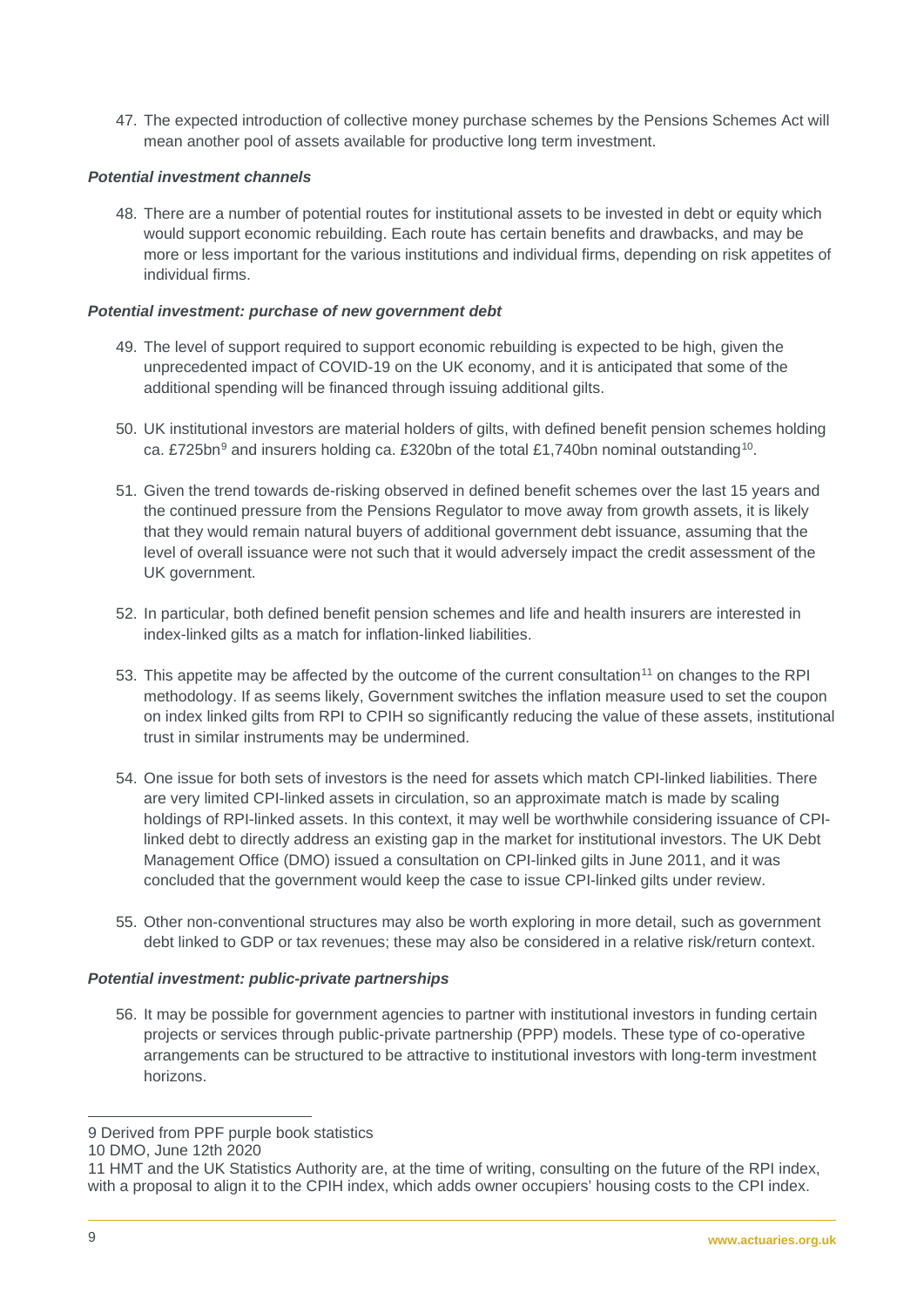- 57. A number of UK life insurers are already active in funding large-scale city regeneration and housing construction projects and investments in infrastructure are a familiar asset class to many defined benefit pension schemes. Key criteria such as yield level, index-linkage, contract length, level of engagement required in the design/build phases, and security over assets or government guarantees could be tailored to make PPPs attractive to institutional investors.
- 58. One method that could prove attractive would be to create a diversified portfolio of small/ medium sized projects, which could be aggregated in a special purpose vehicle which issues debt. This approach would allow insurers to underwrite exposures together in a pool of assets, with investors tailoring their exposure to their risk appetite and regulatory constraints. To the extent that yields are competitively relevant to risk (e.g. slightly above gilt yields if a government guarantee were offered), this could prove attractive.

## *Potential investment: investment vehicles*

- 59. A further option may be to establish government-sponsored investment vehicles, perhaps managed by a centralised development corporation, which could issue long-term debt to institutional investors. One advantage of this approach would be that the development corporation could oversee a broad range of stimulus policies, and construct portfolios consisting of different underlying investments. For example, this could be a fund/ vehicle that financed infrastructure, or pooled small-medium enterprise loans. These could be financed independently through special purpose vehicle issuing long-term notes to institutional investors, where investors could tailor exposure their risk/return to their individual risk appetite; other investors (potentially the UK government) could hold the higherrisk equity tranches.
- 60. Such a structure might offer attractive flexibility in regards to eventual exit, as there would be an established route to wind-up, or to sell stakes in the future in a similar way to the UK Asset Resolution (UKAR)'s disposal of the government-owned assets from Northern Rock and Bradford and Bingley.

#### *Potential investment: equity*

61. Part of the economic rebuilding particularly in manufacturing, technology and bio-technology may well be funded entirely by the private sector using traditional equity structures. Long term institutional investors could be prime holders of diversified portfolios of such investments. This may require a new attitude to risk to be adopted by all stakeholders including Regulators. Any new risks and opportunities will need to be communicated widely.

#### *Key investment considerations*

- 62. Institutional investors need to consider a number of key factors when assessing the suitability of potential investments; these factors include:
	- duration;
	- risk and return  $-$  to both capital and income;
	- operational factors;
	- requlatory requirements.
- 63. On duration, both defined benefit pension schemes and life/ health insurers aim to invest to match the long-term nature of their liabilities, which can be measured in decades. Due to their specific regulatory requirements (described below), life insurers in particular require certainty over the timing of payments. This means that some common debt features, such as issuer calls or the ability to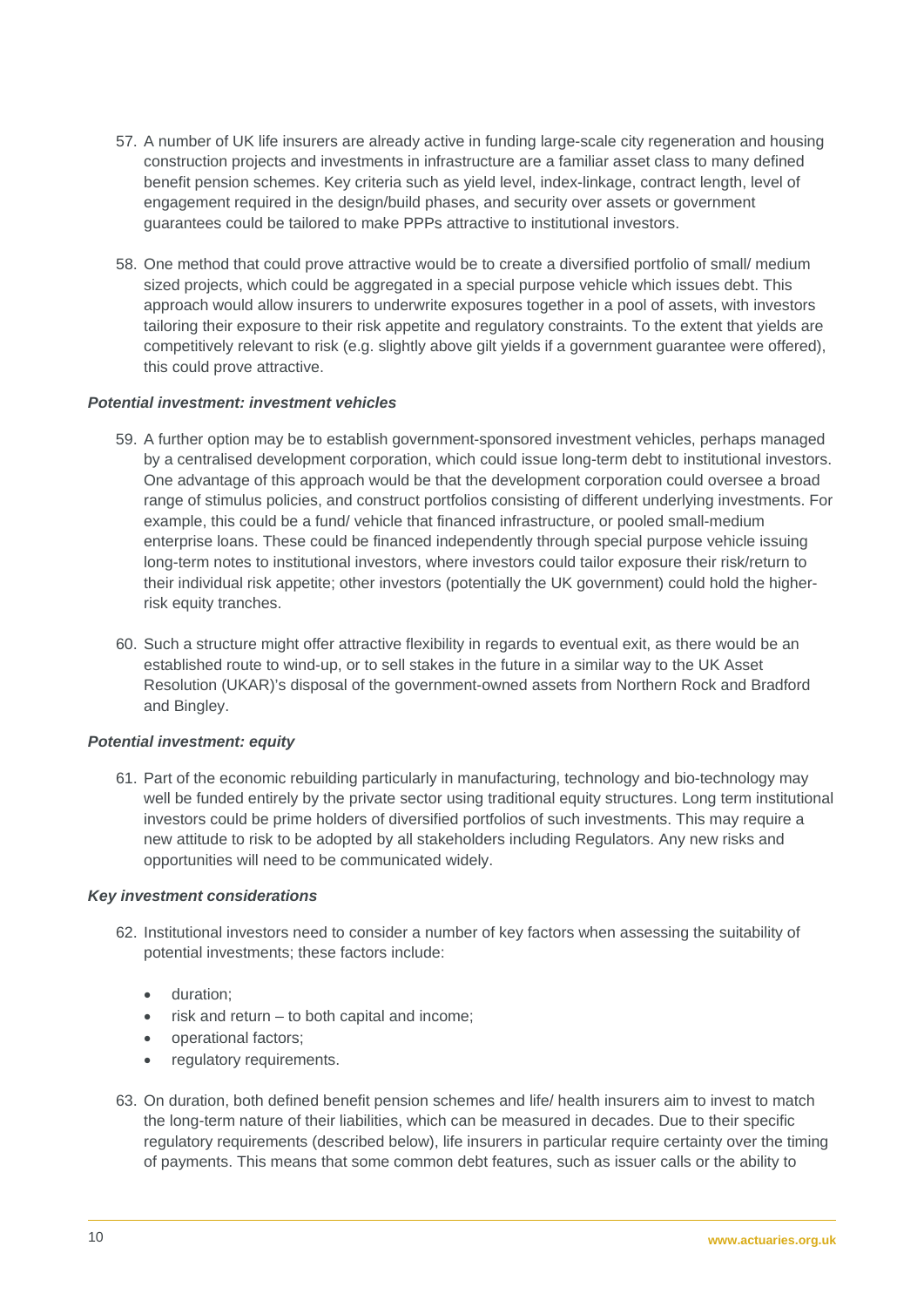prepay can be unattractive. There are various ways to mitigate this, through securitisations or 'spens clauses' [12,](#page-10-0) but this would require additional operational effort on behalf of the investors.

- 64. In respect of risk, life/ health insurers and pension funds typically invest in lower-risk, investment grade securities. Again, insurers in particular are highly sensitive to credit risk, this has a direct impact on the amount of regulatory capital they are required to hold. To the extent that additional risk protections can be offered (such as credit enhancements, over-collateralisation, government guarantees), this may mitigate some concerns over risk.
- 65. Depending on the risk nature and structure of the investment, investors may expect a return comparable to gilts (e.g. PPP contract with a government guarantee). In addition, for riskier endeavours, (e.g. direct lending to small-medium enterprises through a development corporation), a return in excess of corporate bonds would be expected.
- 66. Both pension schemes and insurers will need to do detailed due diligence as part of their regulatory risk management responsibilities. It may be upwards of 18 months from initial consideration of a new investment through due diligence, internal and regulatory approvals and governance through to execution of the investment. Given the resource involved to establish a new investment, the size of investment is usually required to be of material importance in order to warrant the upfront operational cost.
- 67. Institutional investors are typical run by specialist teams and advisors, and do not have the capacity to deal with large amounts of administration involved from underwriting large numbers of small exposure aggregates to a scalable investment. This would need to be outsourced.
- 68. Defined benefit scheme trustees use professional advisors to recommend strategic exposures to certain assets classes, whereas day-to-day management of assets is delegated to professional asset managers. It may be that pension schemes are restricted from investment by the existing mandate terms which may need to be revised.

## *Key regulatory requirements*

- 69. Defined benefit pension trustees are required to act in the best financial interest of scheme beneficiaries, and have statutory power to invest in any type of asset. In practise this may be limited by the scheme's own governing documentation and will certainly be affected by Regulatory intervention.
- 70. Insurers are regulated by the PRA under the Solvency II framework. There are certain requirements within Solvency II that govern investments, including the Prudent Person Principle, which requires investors to invest only in assets where risks are properly identified, measured and monitored. This sets a high due diligence and ongoing risk management threshold for new investments.
- 71. In addition, the Solvency II Matching Adjustment is of particular relevance. The Matching Adjustment allows insurers to recognise a lower regulatory liability estimate if they invest in assets that meet strict eligibility criteria (governing quality and predictability of cashflows), and commit to holding these assets to maturity. The Matching Adjustment benefit is material to life insurers with annuity business, but it currently limits the ability of insurers to invest directly in certain types of assets. Whilst this can be mitigated by use of securitisation, this mitigation can be operationally onerous. A fit for purpose

<span id="page-10-0"></span> $\overline{a}$ 12 A provision to allow a borrower to repay debt early, but subject to early repayment penalty.